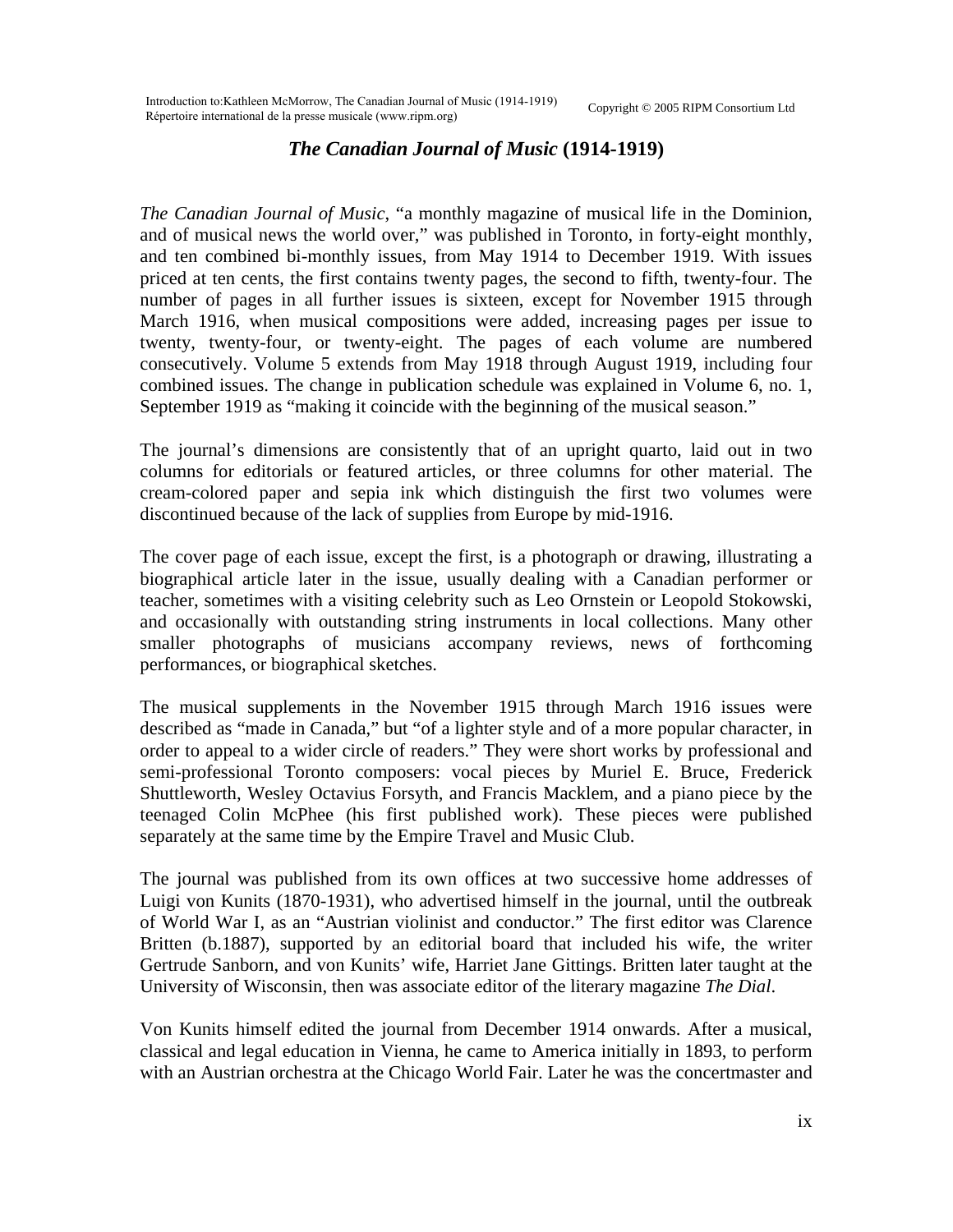assistant conductor of the Pittsburgh Orchestra, touring with it and with his own string quartet, and taught at the Pittsburgh Conservatory, and the Pittsburgh College for Women. After a couple of years working in Europe after the collapse of the Pittsburg Orchestra, he moved to Toronto in the fall of 1912 to teach at the newly established Canadian Academy of Music and to lead the Academy String Quartet. In 1922 he reestablished the permanent Toronto Symphony Orchestra, and conducted it until his death.

In addition to the "cover story," most issues contained one or more extended articles, a section containing Toronto concert reviews; reviews (mostly unsigned, or by Paul Varasdin, which may have been a pseudonym of von Kunits') of publications of new music (mainly songs and solo instrumental music suitable for amateurs); and varying amounts of other Canadian and international news and performance reviews. The headings "The month in review," "Footlights," and "Diversa" were used successively for international news. At the start of World War I, there were dramatic reports and rumors, but news from Europe then dwindled. There are regular reports from New York City, often including news about Canadian performers, or of von Kunits' favorite pupils, Charles Wakefield Cadman, and the violinist Vera Barstow. Initially from Arthur Hartmann, a friend and fellow violinist of von Kunits', these were later sent by a New York-based Canadian journalist, May Cleland Hamilton, and throughout 1919, were written by Dixie Hines, co-editor of *Who's Who in Music and Drama* (1914), and operator of a press-clipping service.

A "Studio" column was devoted to essays, by a variety of "recognized authorities," on educational theory and practice. Some, directed to students, treat technique and style issues in piano or violin playing; others, directed to teachers, suggest pedagogical methods and exercises, even business practices. Some advise the music lover on what to listen for at concerts, especially in modern compositions. Many are lengthy disquisitions by William G. Armstrong, a student of Anna Lankow, on the psychology and physiology of voice production.

There are regular reports on the major local music schools (Toronto Conservatory of Music, Hambourg Conservatory, and Toronto College of Music and Canadian Academy of Music), and notices of activities of other smaller studios: student and faculty recitals, yearbook publications, and staff changes.

Von Kunits' editorial essays, of from 600 to 2500 words each, are a distinctive feature: aesthetic reflections often cast in the form of philosophic dialogues, rooted in his belief in the inevitability of evolution in all aspects of life, especially music, religion, and politics.

Volume 1, no. 2 includes a report on activities of choral organizations across Canada. In Volume 1, no. 3 there is a historical survey of chamber music performance in Toronto and Hamilton. Volume 1, no. 6 was announced to be an orchestral number, but was curtailed because of the outbreak of World War I. Occasional correspondents from